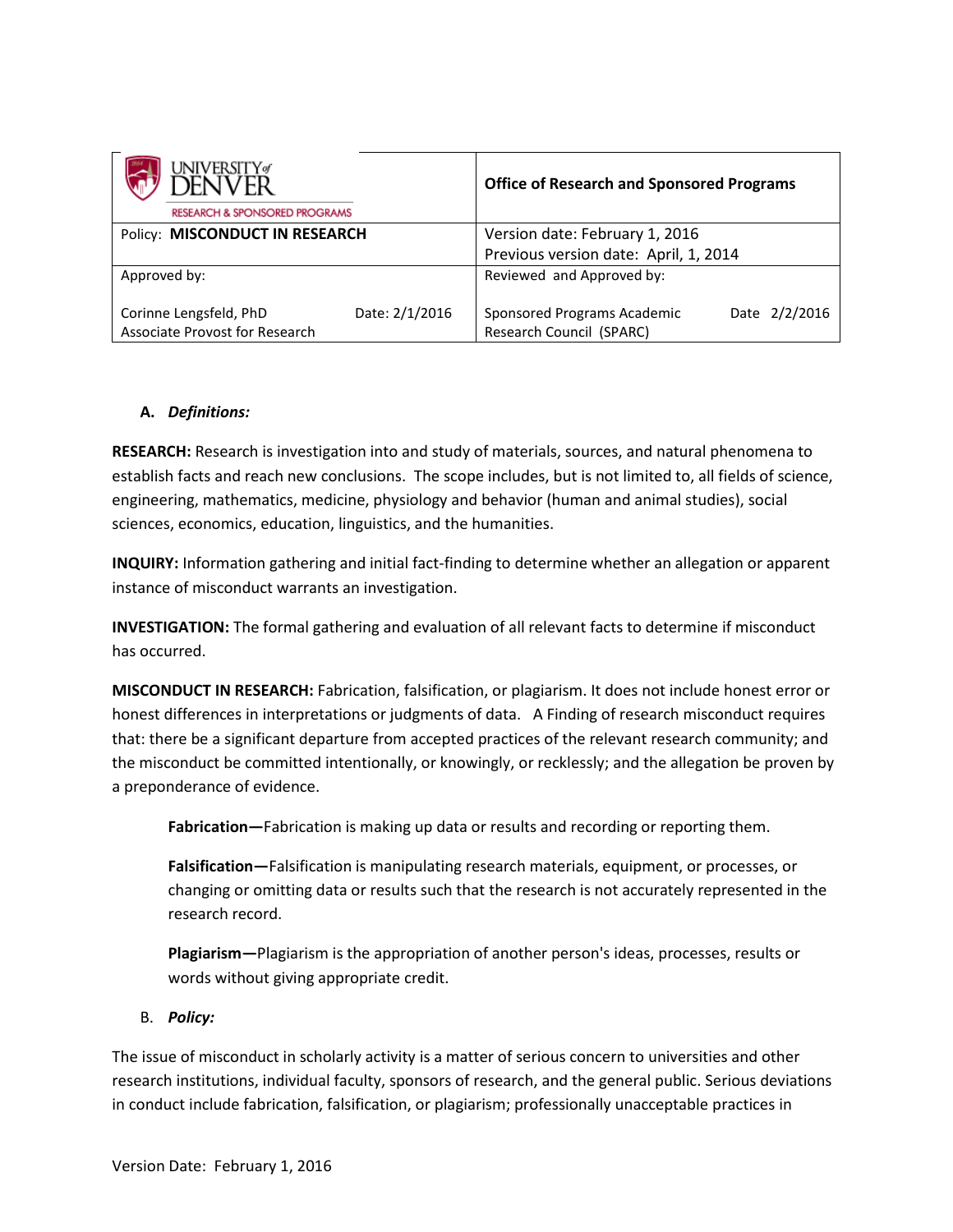performing research and/or reporting the results of research; and willful failure to comply with federal and other requirements.

The University of Denver requires that intellectual honesty and the highest ethical standards in research be maintained and relies primarily on the acceptance of responsibility by each member of the university community to adhere to professional standards of conduct in all research activity. In cases where charges of misconduct in research are raised, expeditious fact-finding and objective peer review in a setting of procedural fairness is essential and should be characterized, at the minimum, by prompt notification of the individual(s) who are the subject of the inquiry, protection to the maximum extent possible of the confidentiality of both the subject individual(s) and the complainant(s), and if appropriate, application of timely corrective actions, sanctions and penalties.

To ensure the aforementioned principles, the Associate Provost for Research will be the recipient of any charges of misconduct in science. The Associate Provost for Research will conduct a preliminary assessment of the charges to determine if they are appropriate for the process of academic integrity (managed by the Office of Graduate Studies), personnel grievance process (managed by Human Resources) or Misconduct in Research. If it is determined the charges best align with the Misconduct in Research policy the Associate Provost for Research will forward said charges, and delegate authority to a subcommittee of the Sponsored Programs Academic Research Council (hereinafter, SPARC or Committee) to conduct an inquiry and, if necessary, conduct an investigation and recommend action on the charges of misconduct in science. This Inquiry Committee will be composed of approximately three members of SPARC and consist of individuals with relevant backgrounds to the particular charges. This Committee will also provide advice to the institution to prevent or minimize research fabrication, falsification or plagiarism.

This Policy is intended to comply with the requirements of 42 CFR Part 50, and any such requirements that are not set forth in the Policy are hereby incorporated by reference as if fully set forth in this Policy.

# *Procedure:*

#### **INQUIRY:**

Upon receipt of charges of misconduct, the SPARC shall send a confidential notification containing information on the charges to the subject(s) of the inquiry and his/her (their) immediate supervisor(s) if appropriate. These charges may be brought by either internal sources (faculty, staff, students) or external sources (funding agencies).

The SPARC will inquire immediately into any allegation or other evidence of possible misconduct received by it and will have 60 calendar days (unless circumstances clearly warrant a longer period) to conduct a confidential inquiry, including interviews and examination of relevant documents, and to decide whether or not sufficient evidence of fraud exists to justify an investigation and whether other University of Denver faculty or personnel were involved. A written report shall be prepared that states what evidence was reviewed, summarizes relevant interviews, and includes the conclusions of the inquiry. The Committee will distribute its written report and recommended actions through the Vice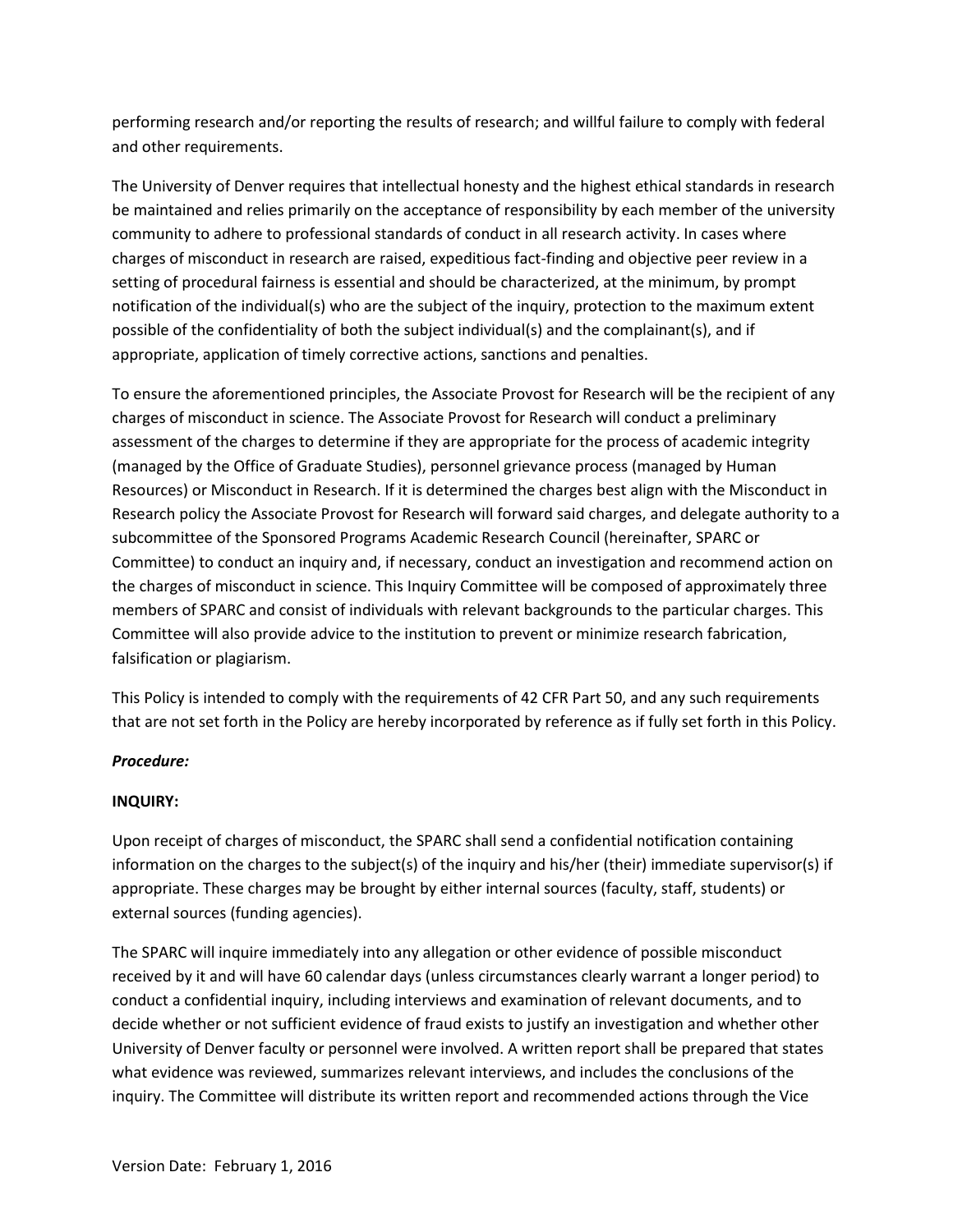Provost for Research and Provost to Department Head(s) and Dean(s) of the College of the subject(s) of the inquiry. The individual(s) against whom the allegations were made shall be given a copy of the report of the inquiry, and any comment they make on this report shall become a part of the official record of the inquiry.

Reasonably sufficient detail of the inquiry to permit a later assessment of reasons for not pursuing an investigation must be maintained for a period of 3 years after termination of the inquiry and must, upon request, be provided to authorized personnel of the Sponsoring Agency, if applicable. If the inquiry takes longer than 60 days to complete, the record of the inquiry shall include documentation of the reasons for exceeding the 60-day period. Records of the inquiry will be destroyed after the above-mentioned period of 3 years, and the subject(s) of the inquiry will be notified by the Associate Provost for Research that such action has taken place.

University policy prohibits the taking of retaliatory action against anyone for reporting or inquiring about potential breaches of University policy or for seeking guidance on how to handle suspected breaches. The identity of confidential sources will be protected to the extent consistent with the needs of an inquiry or investigation. Those individuals who provide information in good faith about questionable conduct will be protected against reprisals. The university will also seek to appropriately discipline any member of the university community who retaliates against someone who makes allegations of research misconduct, gives evidence, or participates in the proceedings.

Upon request of the agency sponsoring the research (hereinafter, Sponsor), records of the inquiry shall be provided to the Sponsor.

#### **INVESTIGATION:**

Upon recommendation of the SPARC inquiry committee, and if the Associate Provost for Research determines that findings from the inquiry provide sufficient basis for conducting an investigation. A larger investigation committee consisting of a minimum of five members of SPARC will undertake an investigation within 30 days of completion of the inquiry.

An institutional decision to initiate an investigation must be reported in writing to the Sponsor (if applicable) on or before the date the investigation begins. At a minimum, the notification should include the name(s) of the person against whom the allegations have been made, the general nature of the allegations, and the application or grant number(s) involved. While primary responsibility for the conduct of investigations and inquiries lies with the University of Denver, a Sponsor may perform its own investigation at any time prior to, during, or following an institution's investigation. ALL DOCUMENTATION INCLUDED IN THE OFFICIAL RECORD OF THE INVESTIGATION SHALL BE AVAILABLE TO THE SPONSOR UPON ITS REQUEST. The Associate Provost for Research shall provide all notifications to and cooperate with such federal agencies as required by the regulations found at 42 CFR Part 50 relating to institutional investigation and reporting of possible misconduct.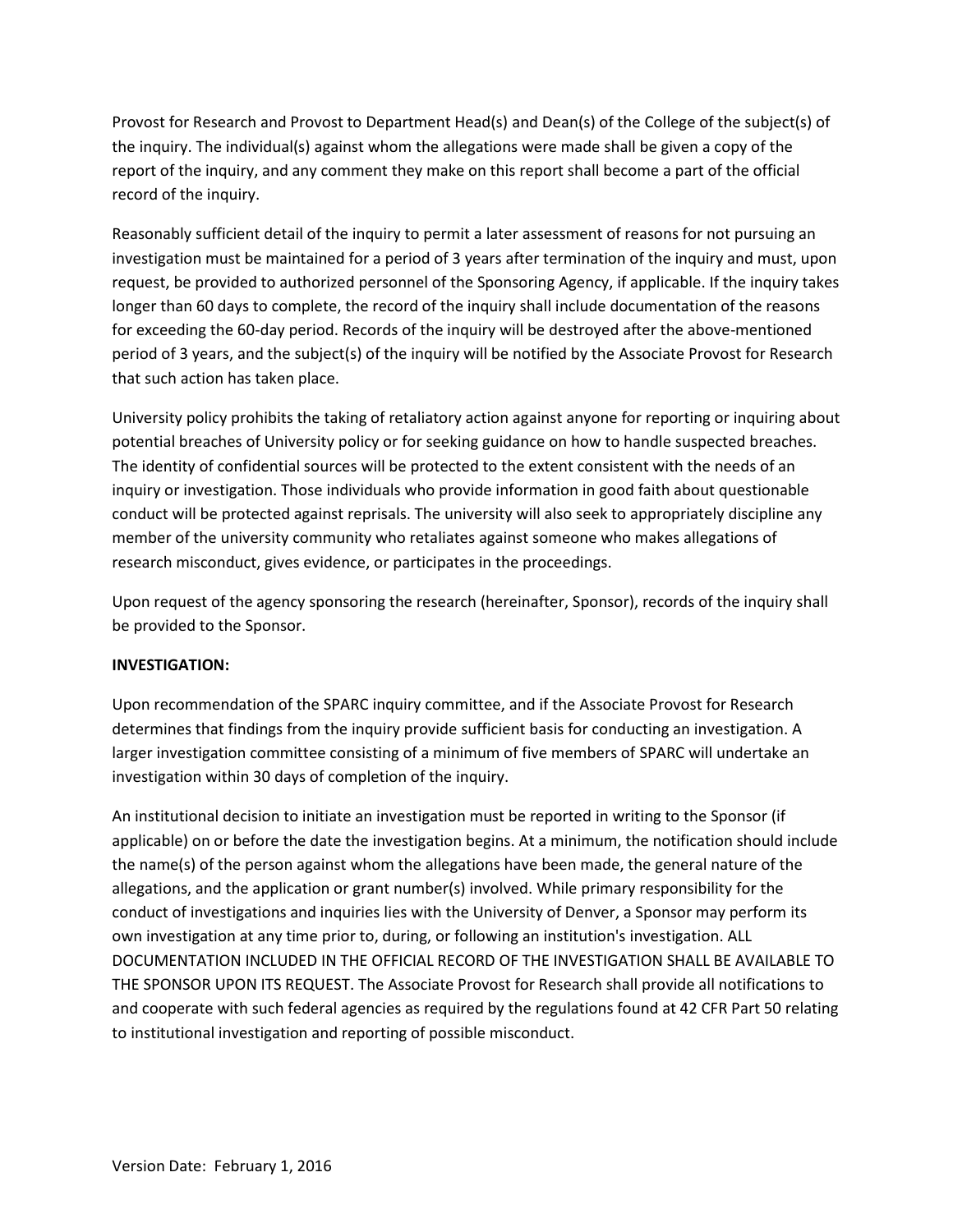The investigation, which shall normally be completed within 120 days of its initiation, will include conducting the investigation, preparing the report of findings, making that report available for comment by the subject(s) of the investigation, and submitting the report to the Sponsor (if applicable).

Conducting the investigation, as mentioned above, will include examination of all documentation, including but not necessarily limited to relevant research data and proposals, publications, correspondence, and memoranda of telephone calls. Whenever possible, interviews should be conducted with all individuals involved in either making the allegations or against whom the allegations were made, as well as other individuals who might have information regarding key aspects of the allegations. Complete summaries of these interviews should be prepared and each interviewed party provided an opportunity to review his/her summary for comment or revision. The interview summaries will be included as part of the official investigatory file.

#### **As part of the investigation process, the SPARC shall:**

**1.** Work in conjunction with, and secure the support of, University of Denver General Counsel.

**2.** Secure necessary and appropriate expertise to carry out a thorough and authoritative evaluation of the relevant evidence in any inquiry or investigation. Clerical support to the Committee will be provided by Office of Research and Sponsored Programs.

**3.** Take precautions against real or apparent conflicts of interest on the part of those involved in the inquiry or investigation.

**4.** Prepare and maintain the documentation to substantiate the investigation's findings. This documentation is to be made available to the Sponsor (if applicable) through the Associate Provost for Research.

**5.** Recommend interim administrative actions to be taken by the Associate Provost for Research, as appropriate, to protect federal funds and ensure that the purposes of the federal financial assistance are carried out.

**6.** Keep the Sponsor, through the Associate Provost for Research, apprised of any developments during the course of the investigation which disclose facts that may affect current or potential sponsored funding for the individual(s) under investigation, or that the Sponsor needs to know to ensure appropriate use of sponsored funds and otherwise protect the public interest.

**7.** Undertake diligent efforts, as appropriate, to restore the reputations of persons alleged to have engaged in misconduct when allegations are not confirmed, and also undertake diligent efforts to protect the positions and reputations of those persons who, in good faith, make allegations.

If the Committee determines that it will not be able to complete the investigation in 120 days, it must submit a written request for an extension to the Associate Provost for Research. This request must contain an explanation for the delay, an interim report on progress to date, and an estimate of the date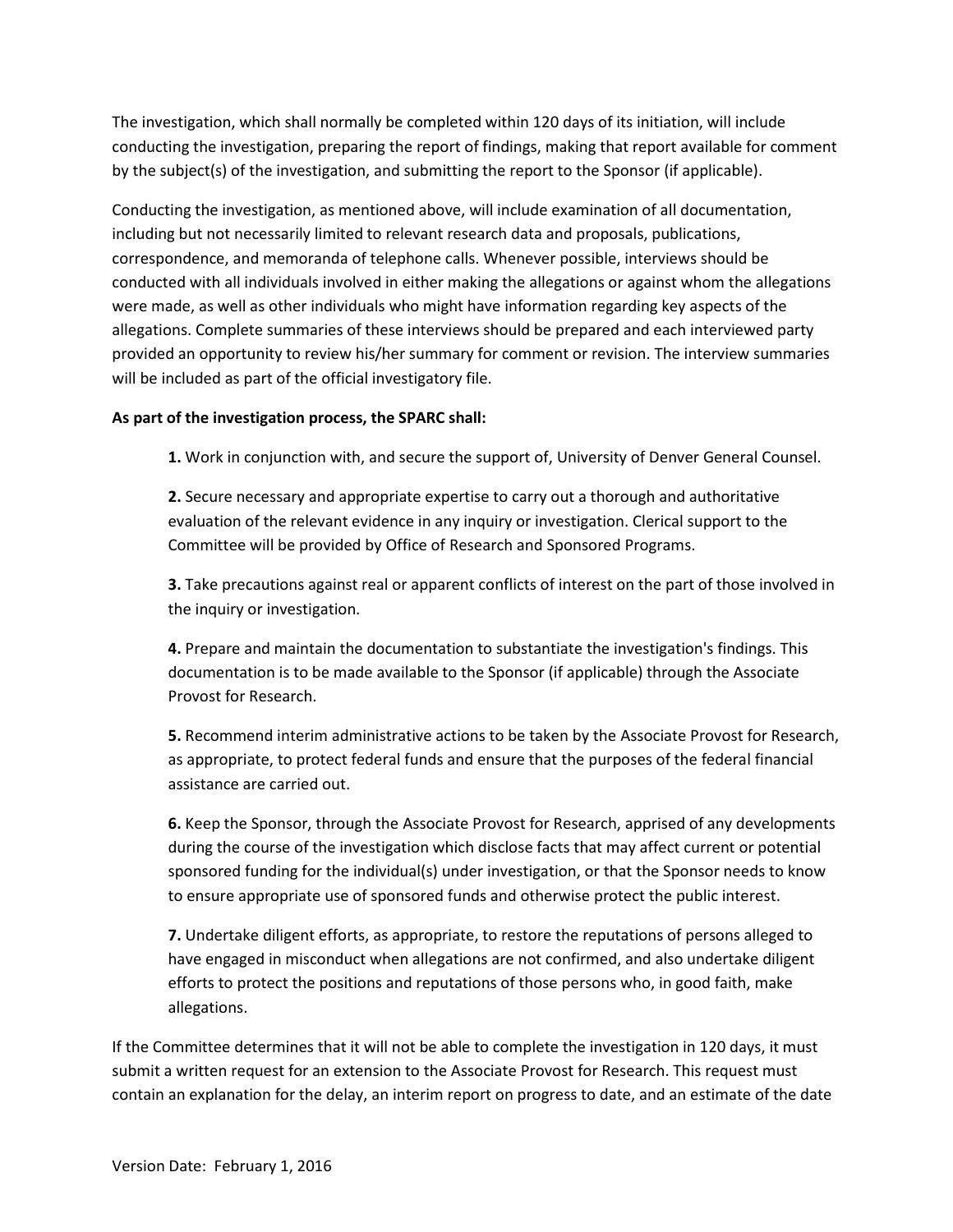of completion of the report and other necessary steps. Any consideration for an extension must balance the need for a thorough and rigorous examination of the facts versus the interests of the subject(s) of the investigation and the Sponsor in a timely resolution of the matter. If the Associate Provost for Research concurs, the Associate Provost for Research shall forward the request for extension to the Sponsor (if applicable) for approval. If an extension is granted by the Sponsor, the institution must file periodic progress reports as requested by the Sponsor. If satisfactory progress is not made in the University of Denver's investigation, the Sponsor may undertake an investigation of its own.

The SPARC is expected to carry investigations through to completion, and to pursue diligently all significant issues. If the Committee plans to terminate an investigation for any reason without completing all relevant requirements under this policy, a report of such planned termination, including a description of the reasons for such termination, shall be made to the Associate Provost for Research who will then decide whether further investigation should be undertaken. The Associate Provost for Research shall forward the Committee's recommendation to the Sponsor (if applicable).

A final report will be submitted to the Associate Provost for Research, Provost, Department Head(s) and Dean(s) of the College of the individual(s) whose conduct was subject to this inquiry and investigation. The final report will describe the policies and procedures under which the investigation was conducted, how and from whom information was obtained relevant to the investigation, the findings, and the basis for the findings, and include the actual text or an accurate summary of the views of any individual(s) found to have either been engaged in, or blameless of, misconduct, as well as a description of any recommended sanctions to be taken by the institution.

The Associate Provost for Research, in concert with the Provost, Department Head(s), Dean(s) of the College, and the SPARC will make every diligent effort to restore and protect the professional reputation of any individual(s) found to be blameless of misconduct.

The Associate Provost for Research shall submit the final report to the Sponsor (if applicable), along with the disciplinary action to be taken which could include sanctions ranging from an oral reprimand by the immediate supervisor to dismissal from the University and initiation of legal proceedings. An appeal of the above action(s) may be made by the individual(s) being disciplined in accordance with the University's policy on employee grievance procedures. The University, in its sole discretion, shall decide whether sanctions are to be imposed while an appeal is pending.

Upon receipt of the final report of investigation and supporting materials, the Sponsor will review the information in order to determine whether the investigation has been performed in a timely manner and with sufficient objectivity, thoroughness and competence. The Sponsor may then request clarification or additional information and, if necessary, perform its own investigation.

In addition to sanctions that the institution may decide to impose, the Sponsor also may impose sanctions of its own upon investigators or institutions based upon authorities it possesses or may possess, if such action seems appropriate.